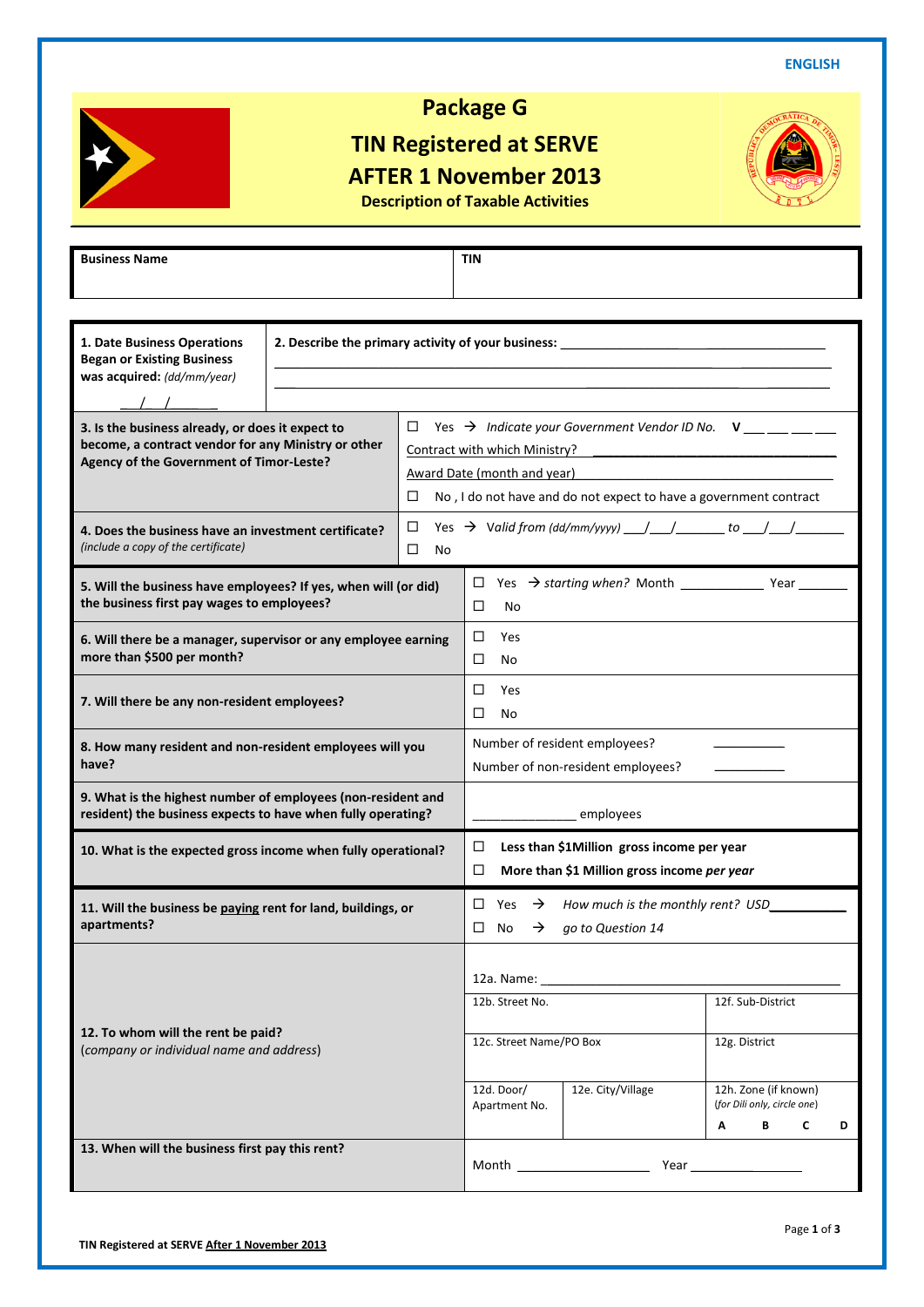| 14. Will the business be receiving rent for land, buildings, or<br>apartments?                                  | $\Box$ Yes $\rightarrow$ How much is the monthly rent? USD<br>$\square$ No<br>$\rightarrow$<br>go to Question 17 |                                                     |  |  |
|-----------------------------------------------------------------------------------------------------------------|------------------------------------------------------------------------------------------------------------------|-----------------------------------------------------|--|--|
|                                                                                                                 |                                                                                                                  |                                                     |  |  |
| 15. From whom will the rent be received?<br>(company or individual name and address)                            | 15b. Street No.                                                                                                  | 15f. Sub-District                                   |  |  |
|                                                                                                                 | 15c. Street Name/PO Box                                                                                          | 15g. District                                       |  |  |
|                                                                                                                 | 15d. Door/<br>15d. City/Village<br>Apartment No.                                                                 | 15h. Zone (if known)<br>(for Dili only, circle one) |  |  |
|                                                                                                                 |                                                                                                                  | A<br>B<br>C<br>D                                    |  |  |
| 16. When will the business first receive this rent?                                                             | Month <b>Month</b>                                                                                               |                                                     |  |  |
| 17. Will the business be paying for services/subcontracts to<br>individuals or businesses outside Timor-Leste?? | $\square$ No                                                                                                     |                                                     |  |  |
| 18. Will the business be receiving royalties?                                                                   | $\Box$<br>$\square$ No                                                                                           |                                                     |  |  |
| 19. List the name and address of the source of the royalties:                                                   |                                                                                                                  |                                                     |  |  |
| 20. Will the business carry on construction or building activities?                                             | $\square$ No                                                                                                     |                                                     |  |  |
| 21. Will the business provide construction consulting services?                                                 | $\square$ No                                                                                                     |                                                     |  |  |
| 22. Will the business provide air or sea transportation services?                                               | $\square$ No                                                                                                     |                                                     |  |  |
| 23. Will the business carry on mining or mining support<br>services?                                            | $\square$ No                                                                                                     |                                                     |  |  |
| 24. Will the business be providing hotel services?                                                              | $\square$ No                                                                                                     |                                                     |  |  |
| 25. Will the business be providing restaurant or catering<br>services?                                          | □<br>$\Box$<br>No                                                                                                |                                                     |  |  |
| 26. Will the business be providing bar services?                                                                | □<br>No                                                                                                          |                                                     |  |  |
| 27. Will the business be providing telecom services?                                                            | $\square$ No                                                                                                     |                                                     |  |  |

**In Timor-Leste, the types of Domestic Tax for which you may be liable include:**

**1) WAGES Tax 2) WITHHOLDING Tax 3) SERVICES Tax 4) INSTALLMENT Tax 5) INCOME Tax**

**Your responses to the questions above will be evaluated by an NDDR official to make the determination which taxes your Business/Organization is liable to file.**